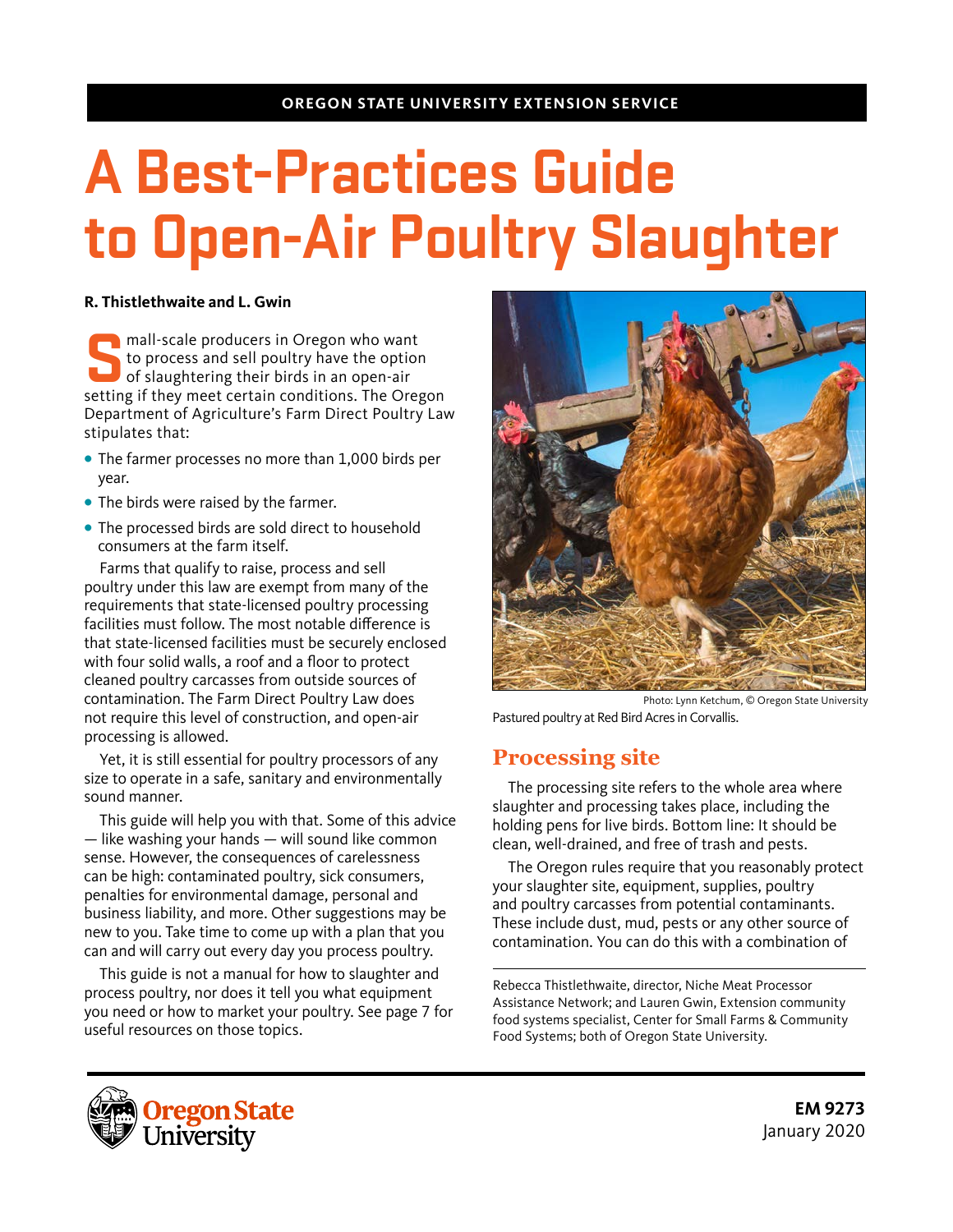tarps, canopies and floor mats. A clean, grassy area can work, but make sure it is pesticide-free to avoid potential pesticide contamination of finished poultry.

Some farms have found a concrete pad to be useful, because it is easier to clean than grass or bare ground. It does not have to be unduly expensive. One Benton County poultry farmer put in an 8-foot-by-22-foot concrete pad himself for \$450 in materials in 2012.

To prevent contamination of clean carcasses, create distinct areas within your processing site and keep them clearly separated. These include a "dirty" area for slaughter, bleed-out, scalding and plucking; an area for evisceration; and a clean area for chill tanks and final packaging. Regularly inspect your processing site for trash, blood, feathers, fecal material or any other potential sources of contamination. If you find anything, dispose of it immediately.

Other areas to keep clean, trash-free and pest-free:

- **•** Buildings or sheds where you store processing equipment and supplies.
- **•** Coolers and freezers where processed birds are stored.
- **•** Toilets, hand-washing stations and other personal hygiene areas.

## **Pest control**

- **•** Rodents: While most farms have them, keep them out of your processing site. Search out and get rid of any likely places where rodents could live and breed.
- **•** Strictly exclude wild birds and domestic and wild animals from the processing site.
- **•** Exclude insects. If tarps and canopies aren't enough, spray or bait. Ensure any sprays or baits you use are approved for food-processing areas. Start processing early in the day before insects are a problem; use a fan to blow insects out of the processing area.
- **•** Keep trash cans covered.

Remember: ODA has the authority to inspect your site at any time, with no advance warning. *Be ready*.

## **Water**

Poultry processing requires a supply of potable water sufficient for processing, chilling, cleaning, sanitizing and personal hygiene. One small farm estimates it uses 1 to 2 gallons of water per bird, just for processing. Farmers need additional water for the other uses.

Sources of potable water include municipal water, private wells that are properly managed and regularly tested, closed portable water containers filled with potable water, and bottled drinking water.

Provide hot water (112° F minimum) for personal



Photo: Lauren Gwin, © Oregon State University OSU on-farm poultry processing demonstration, Corvallis.

hygiene, including all hand-washing, and for cleaning equipment.

Set up a hand-washing station. A water cooler suitable for hot water, with a toggle-style on/off spigot, works well. Provide hand soap in a pump dispenser. Place a 5-gallon bucket below to collect the grey water.

Prevent backflow that could contaminate your potable water supply. Leave an air gap between the hose or fill pipe and the bucket, tank or other container you are filling. The air gap must be at least twice the diameter of the fill hose or pipe. If you have a plumbed outdoor sink with hoses suspended over the sink, make sure the hose ends above the top of the sink.

Use food-grade hoses for all water that will come in contact with the poultry. Food-grade materials will not transfer noxious or toxic substances into the food or water they hold. If you aren't sure if a hose is food grade, check the label or ask the manufacturer if it is FDA-approved as safe for food use.

Make sure your ice source is potable or food grade. Make sure you have enough ice when you start your slaughter day. Processing on a hot summer day might require twice the amount of ice needed on a cooler day. If you have extra clean ice, you can bag some for your customers to keep their poultry cold in transit.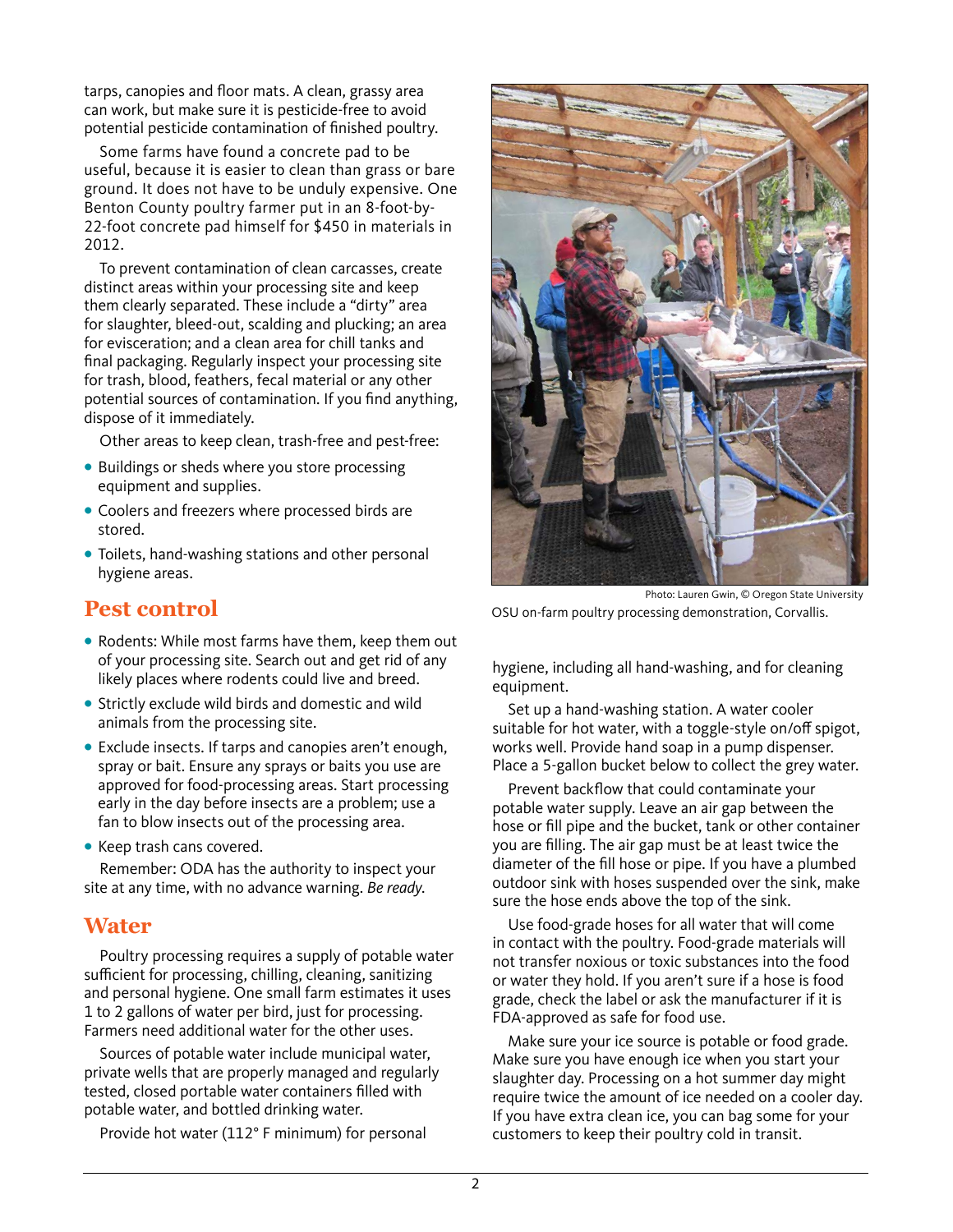# **Personal hygiene**

The following practices may sound obvious so obvious they may be overlooked. Too many foodborne illness outbreaks are caused by the personal hygiene mistakes of processing personnel.

- **•** Don't smoke, eat, drink, or chew gum or tobacco while actively slaughtering, preparing or handling poultry.
- **•** Don't allow anyone with a cold, the flu or any communicable disease onto the processing site. Bar anyone with open sores or infected cuts on their hands, and anyone who has diarrhea or who has been vomiting.
- **•** Wear clean and appropriate clothing. Poultry processing is a dirty business; if clothing becomes too soiled to process safely and sanitarily, change it.
- **•** Consider wearing a full-length, vinyl apron to add extra protection from the poultry carcass. Wear the apron on the "clean" side of your processing site only — never in the bathroom. Don't walk between the dirty side and the clean side in the same apron.
- **•** Remove all hand jewelry that cannot be adequately sanitized when carcasses are handled. Or, wear gloves that are disposable or that can be completely cleaned and sanitized.
- **•** Tie long hair back or wear a hat. Processors with long beards may consider a beard net.

## **Cleaning vs. sanitizing**

Cleaning and sanitizing are not the same thing. Cleaning is the removal of filth, often by physical removal and detergents. Sanitizing is a chemical treatment that kills microorganisms such as salmonella or campylobacter. Most sanitizing treatments are ineffective on dirty surfaces, especially when there is organic material (e.g., carcass residue, bloody water). The presence of residual detergent can also make sanitizers less effective. For these reasons, things must be cleaned and rinsed with water before they can be effectively sanitized.

## **Be prepared**

At the beginning of the slaughter day, prepare dedicated buckets in your slaughter area for holding wipe-down cloths. This will streamline tool and equipment cleanup during slaughter.

Choose an appropriate sanitizer for your equipment and slaughter area. Use an EPA-approved sanitizer for food-contact surfaces. Find a full list of EPA-approved sanitizers in the Code of Federal Regulations, Section



Photo: Mike Badger

Mobile poultry slaughter trailer.

#### 21, Part 178.1010, *www.gpo.gov/fdsys/pkg/CFR-2002 title21-vol3/pdf/CFR-2002-title21-vol3-part178.pdf.*

Chlorine (mixed at 50–200ppm) is the most commonly used sanitizer and is easily available. You can make a 100 ppm chlorine sanitizer by adding one tablespoon of household bleach to one gallon of room temperature water. However, chlorine does have disadvantages. Its efficacy is drastically reduced in the presence of organic material, and it may damage stainless-steel surfaces. Iodine, quaternary ammonium or a mixture of acetic acid and hydrogen peroxide are less damaging to equipment surfaces.

Regardless of the sanitizer used, be careful not to use too much. You can purchase a chlorine or quaternary ammonium sanitizer test kit at a local restaurant supply store for a few dollars, to make sure you use the right amount and not contaminate the poultry carcass.

Always follow the label directions precisely when you mix a sanitizing solution, and confirm that the sanitizer is food grade. Clorox Regular Bleach is food grade, but Clorox Splash-Less Liquid Gel Bleach is not.

Contact time is also an important factor for effective sanitization. Again, follow the label.

Organic matter reduces the efficacy of a sanitizing solution. If the solution is no longer clear, the sanitizer is no longer working. Make up the solution with room temperature water and change the sanitizing water every one to two hours during slaughter.

# **Maintain and store it securely**

Keep all your processing equipment, knives and other tools in good condition. The processing will be more efficient, and the tools will be easier to clean and sanitize. After each processing day, store your cleaned and sanitized equipment, knives, tools, and cleaning and sanitizing supplies in clean, secure storage areas.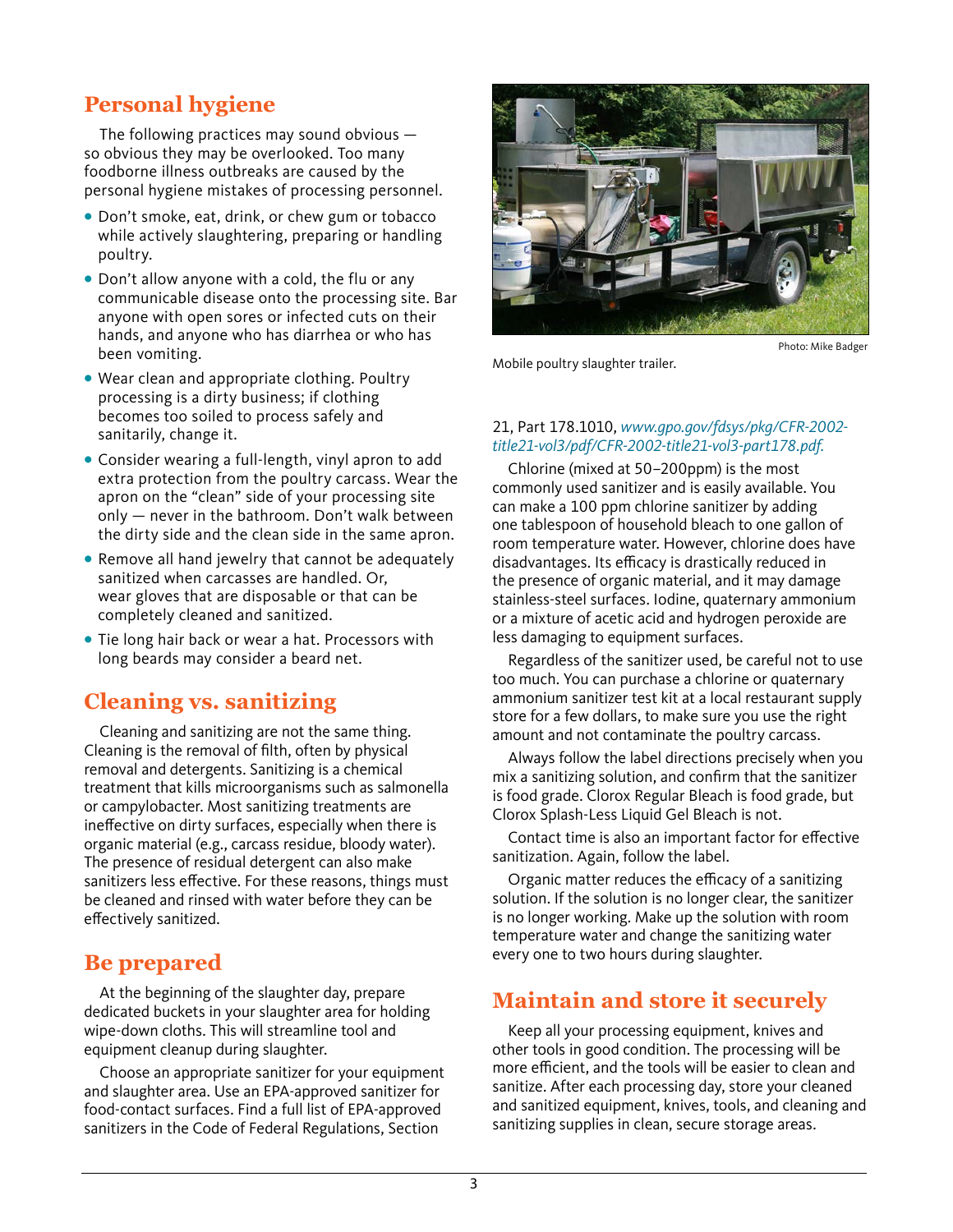# **Pathogen control**

*Salmonella* and *campylobacter* are the primary pathogens of concern for poultry operations of any scale. Unfortunately, small flocks and processing runs are not immune to contamination. In 2011, poultry processed by "exempt" facilities and sold at farmers markets in Pennsylvania and Washington, D.C., made national headlines when testing positive for *salmonella*. As sales of local, small-scale poultry continue to grow, production and processing practices will come under increasing scrutiny. Processors must do their due diligence to protect both consumers and their farms from risks of foodborne illness. You can minimize risk by taking practical steps to prevent contamination during slaughter and to prevent these bacteria from growing on carcasses after slaughter.

# **Production practices**

Production practices have a big impact on whether broods are likely to be contaminated with *salmonella* or *campylobacter*. A recent study by Oregon State University found that of small poultry processing operations tested, 20% had a high prevalence of *salmonella* in finished carcasses.

Further studies attributed the high level of contamination to colonization during production. Birds that are colonized with *salmonella* or *campylobacter* are often perfectly healthy and appear no different from birds that are not colonized.

If you produce your own chickens, take care to create and maintain an environment that is easy to clean between broods. Ensure that your watering and feeding systems are not easily contaminated by feces.

Minimize exposure to other livestock or wildlife.

# **Slaughtering practices**

Chicken slaughter is a dirty job that turns a live animal into meat. Inedible and potentially contaminated parts of the carcass must be separated from edible, typically uncontaminated parts. Feces and eviscera can harbor high levels of *salmonella* and *campylobacter*.

Contamination occurs when the poultry carcass comes in contact with the digestive or fecal materials of an infected bird. To prevent contamination, do everything possible to keep the finished carcass from contacting these parts. Even a small speck of feces left on a carcass can spread *salmonella* and *campylobacter* to other carcasses.

Crops and livers may also be contaminated with *salmonella* and *campylobacter*. Harvest livers with care and refrigerate them as quickly as possible to prevent bacterial growth.

#### **Prevent contamination and cross-contamination**

- **•** Withhold feed from poultry eight to 12 hours before slaughter, but make sure they have access to clean water. This will minimize the potential for defecation during slaughter.
- **•** Evaluate live birds for signs of illness. Do not process diseased poultry.
- **•** Brush dirt or foreign matter from birds before slaughter if necessary. Process the dirtier birds at the end of the day.
- **•** Clean, rinse and sanitize all contact surfaces, equipment, utensils and coolers at the beginning of the slaughter day. Pay extra attention to cleaning and sanitizing the plucker, as it is likely to be contaminated.
- **•** Use separate tools for "clean" vs. "dirty" tasks. Do not use the same knife for bleeding (dirty) as for cutting carcass parts (clean).
- **•** Minimize traffic flow from dirty areas to clean areas. Emphasize regular hand-washing, particularly when moving between tasks.
- **•** Clean equipment and tools at least every four hours.
- **•** Clean and sanitize visibly soiled tools before you continue to use them.
- **•** Start with clean water in the scalder and chill tanks. Maintain appropriate temperatures in each area.
- **•** Consider using an antimicrobial spray (see below).
- **•** Before placing each carcass into the chill tank, inspect it for feces, eviscera or anything that could cause contamination. Practice zero tolerance: Trim away anything you find and inspect the carcass again.
- **•** If you suspect contamination has occurred in the chill tank, change the chill water immediately, and rerinse all chilled carcasses at risk.
- **•** Change the chill water at least once per day or per every 50 birds slaughtered, whichever is more often. Change the water whenever noticeable organic matter (blood, etc.) accumulates in the chill tank.
- **•** After packaging the poultry, clean and sanitize everything.

#### **Antimicrobial spray step**

A 2% lactic acid solution spray is highly effective at preventing pathogen growth. Spray each carcass and allow it to hang briefly before placing in the chill tank. Research conducted at Washington State University found that, when done correctly, this was effective at controlling pathogen regrowth and can vastly reduce dangerous pathogens on the birds you sell.

Other effective antimicrobials include buffered lactic acid, citric acid, peracetic or peroxyacetic acid,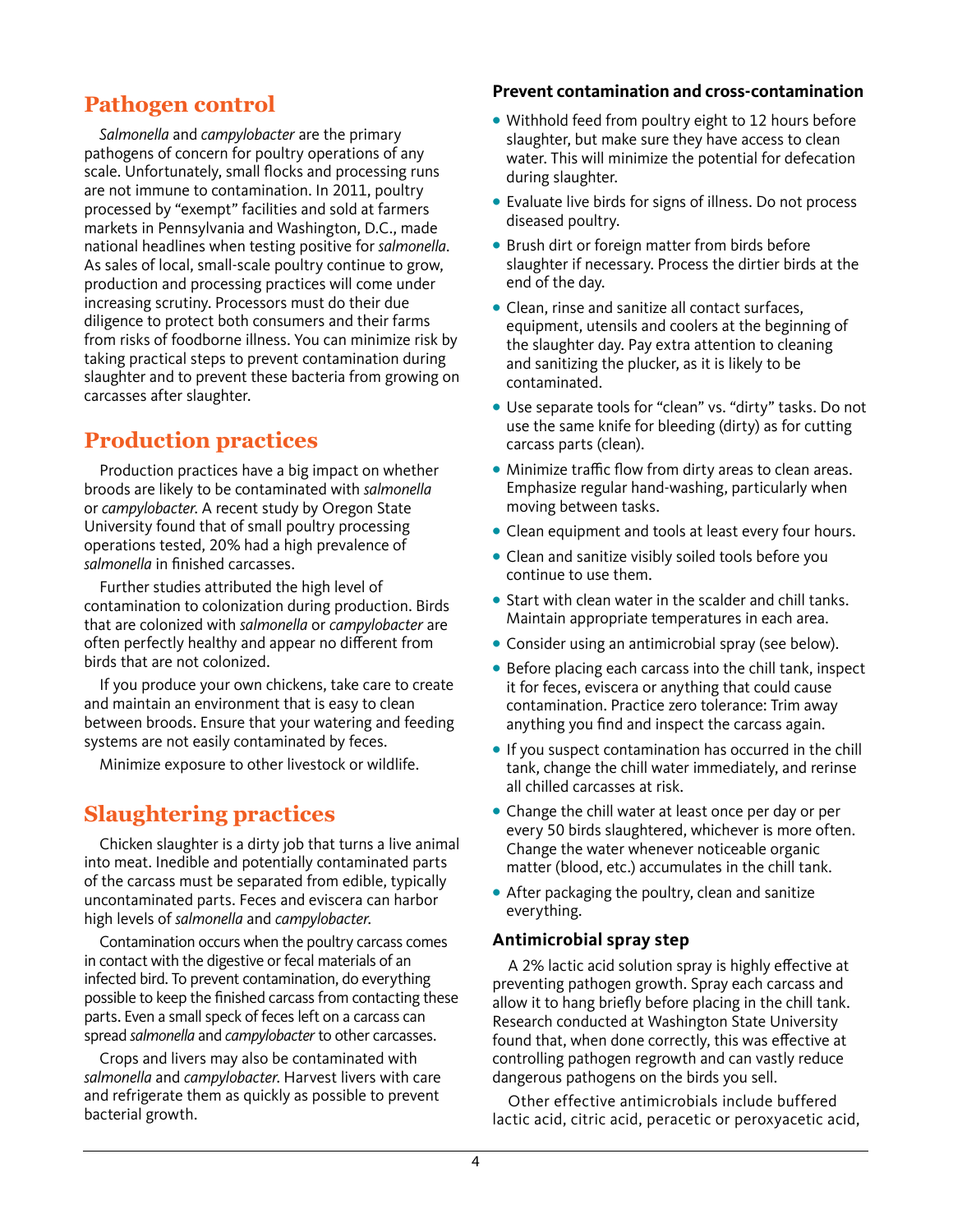## **Antimicrobial solutions**

| Antimicrobial                | <b>Approved uses</b>                                                                                                                                                      | <b>Maximum concentration</b><br>The labels will tell you how to mix it         |
|------------------------------|---------------------------------------------------------------------------------------------------------------------------------------------------------------------------|--------------------------------------------------------------------------------|
| Peroxyacetic acid            | Acidifier in scald tanks, poultry process water for spraying,<br>washing, rinsing, dipping, chilling or low-temperature<br>immersion of carcasses, parts, trim and organs | 2,000 ppm                                                                      |
| Acidified sodium<br>chlorite | Poultry carcasses parts, trim, organs and ground or<br>finally chopped poultry products                                                                                   | 500-1,000 ppm in combination<br>with GRAS acid to achieve pH<br>of $2.3 - 2.9$ |
| Strong/weak acid             | Poultry carcasses, parts, trim and organs                                                                                                                                 | pH of 1.0-2.0                                                                  |
| Cetylpyridinium<br>chloride  | Poultry carcasses, giblets, parts                                                                                                                                         | 0.8%                                                                           |
| Chlorine                     | Poultry carcasses, chiller water, reprocessing, giblets                                                                                                                   | 50 ppm                                                                         |

Table adapted from: Antimicrobial Use in Poultry Processing by Dianna Bourassa, *Food Safety Magazine, www.foodsafetymagazine.com/magazine-archive1/december-2017january-2018/antimicrobial-use-in-poultry-processing/*

acidified sodium chlorite, acidified hypochlorite and cetylpyridinium chloride, as well as chlorine.

Chlorine is the most widely used carcass sanitizer in the United States. Chlorine is not effective when there is a lot of organic matter, or the pH of the rinse/dip water is above 6.5.

Other proprietary carcass washes lower the pH of the rinse/dip water and have been shown effective in reducing pathogens. One example is PoultrypHresh, made by CMS Technologies.

#### **Using antimicrobials**

- **•** Following label directions and using potable water, mix a gallon of a 2% lactic acid solution. Each gallon of solution will be sufficient for a 50-bird run.
- **•** Apply solution with a spray bottle or pump sprayer with all plastic or all stainless-steel parts. Acetic solutions will corrode brass.
- **•** Thoroughly wet each cleaned carcass inside and outside with the solution. Hang for three minutes if using lactic acid; follow label directions for other antimicrobials and place in the chill tank.
- **•** Each bird requires a little more than 2 ounces of solution. A gallon of solution (128 ounces) will treat 50–60 birds.

#### **Preventing pathogen growth on cleaned carcasses**

**•** Chill cleaned carcasses to 40 °F within the following time periods after entering the chill tank: four hours for a 4-pound bird; six hours for a 4- to 8-lb. bird;

eight hours for a bird greater than 8 pounds. These time periods are USDA requirements.

**•** Store chilled, packaged poultry at 40 degrees Fahrenheit or lower.

#### **Keep track so you know**

- **•** Check the temperature of the chill tank regularly during processing to ensure the water remains between 33 and 40 degrees Fahrenheit.
- **•** Measure the internal temperature of two or three birds during the processing period to ensure chilling to 40 degrees Fahrenheit occurs within four hours.
- **•** Remember: The larger the bird, the longer it will take to cool.

Check the chill tank water temperature with a thermometer that can be calibrated. These thermometers are readily available and inexpensive.

#### **How to calibrate**

Start with a 12-ounce cup of ice, add a little water, and insert the thermometer.

Stir the ice for one minute. If the thermometer reads 32˚F, it is well calibrated. If it does not, adjust the thermometer according to the manufacturer's instructions until it reads 32 degrees Fahrenheit when in the ice water for one minute.

Create a log to record thermometer calibrations. Calibrate your thermometer often enough to be confident that it is accurate. If you drop it, drop something on it, or otherwise abuse it, calibrate it.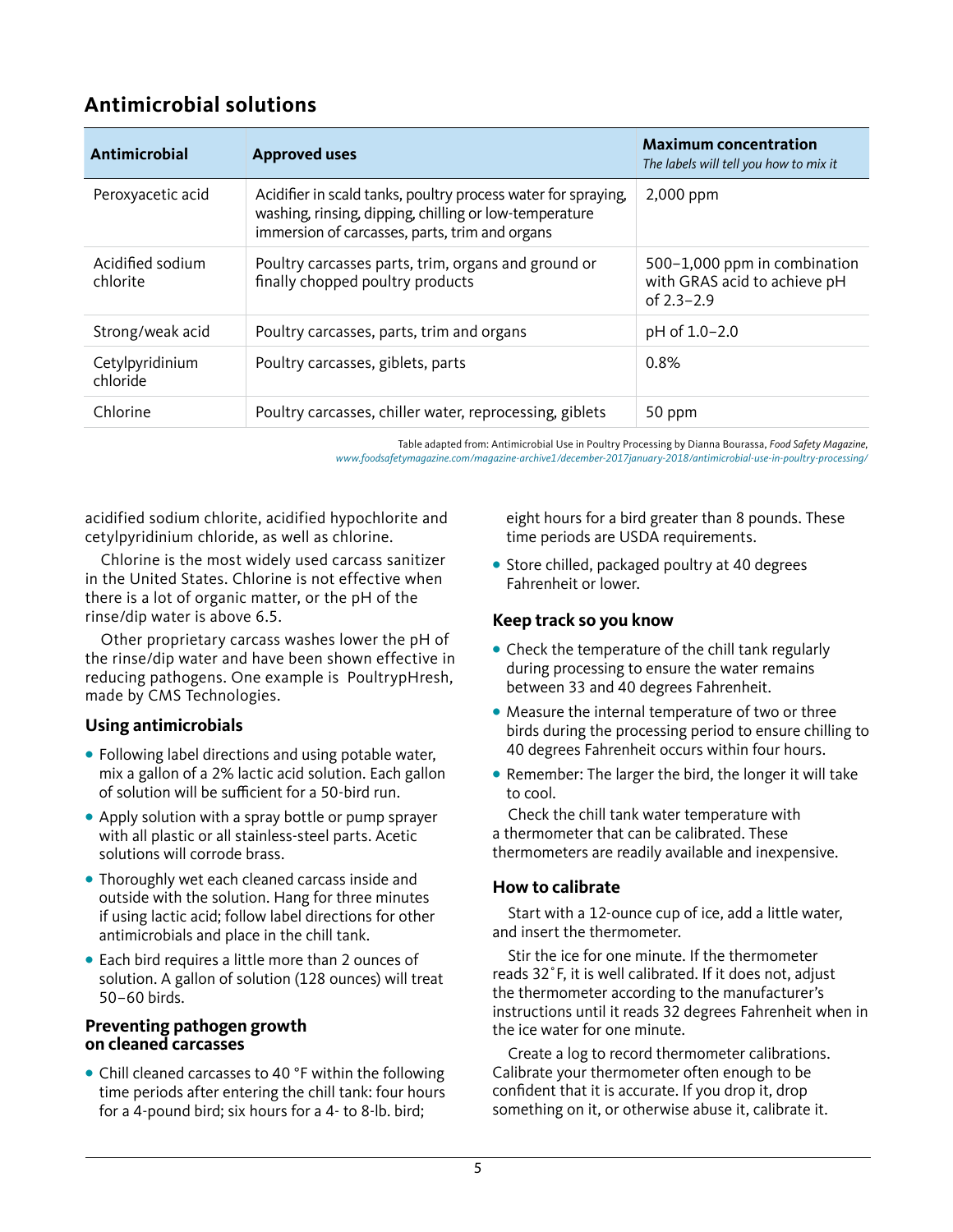# **Sample record sheets**

#### **Cleaning log**

| Slaughter<br>date | Area cleaned | <b>Time</b> | Cleaning<br>chemicals | <b>Notes</b> |
|-------------------|--------------|-------------|-----------------------|--------------|
|                   |              |             |                       |              |
|                   |              |             |                       |              |
|                   |              |             |                       |              |

#### **Temperature records**

| Slaughter<br>date | Quantity | <b>Type of</b><br>poultry | <b>Chill tank</b><br>temperature | <b>Times you</b><br>changed chill<br>tank water | Internal<br>cavity<br>temperature | <b>Cooler or</b><br>freezer<br>temperature | <b>Thermometer</b><br>calibration<br>date |
|-------------------|----------|---------------------------|----------------------------------|-------------------------------------------------|-----------------------------------|--------------------------------------------|-------------------------------------------|
|                   |          |                           |                                  |                                                 |                                   |                                            |                                           |
|                   |          |                           |                                  |                                                 |                                   |                                            |                                           |
|                   |          |                           |                                  |                                                 |                                   |                                            |                                           |

#### **Sales records**

| Date of sale | <b>Customer name</b> | <b>Address</b> | Type of poultry $\vert$ Quantity | Slaughter date |
|--------------|----------------------|----------------|----------------------------------|----------------|
|              |                      |                |                                  |                |
|              |                      |                |                                  |                |
|              |                      |                |                                  |                |

Measure the internal cavity temperature of poultry carcasses with a thermal probe that can be calibrated. Calibrate it according to the manufacturer's instructions.

# **Packaging**

Food-grade plastic bags are the typical packaging for finished poultry. Double bag or make sure your bags are thick enough not to be punctured by ice's rough edges in the cooler. Shrink wrapping is also an option and produces a cleaner presentation. Food-grade plastic will not transfer noxious or toxic substances into the food it is holding. If you aren't sure whether packaging is food grade, check the label or ask the manufacturer if the product is FDA-approved as safe for food use.

See ODA's *Farm Direct Poultry Law Guidance* for full labeling rules: *[www.oregon.gov/ODA/shared/Documents/](https://www.oregon.gov/ODA/shared/Documents/Publications/FoodSafety/FarmDirectPoultry.pdf) [Publications/FoodSafety/FarmDirectPoultry.pdf](https://www.oregon.gov/ODA/shared/Documents/Publications/FoodSafety/FarmDirectPoultry.pdf)*

# **Monitoring and recordkeeping**

#### **Sanitation records**

ODA requires that you make and retain the following sanitation records for at least two years after the final data entry:

**•** Daily cleaning logs for each slaughter date.

- **•** Washing and cleaning logs for all utensils, cutting boards and any other items used during slaughter and processing.
- **•** Lists of chemicals used in sanitation of the facility.

#### **Simple cleaning log**

- **•** A list of items or areas to be cleaned and sanitized.
- **•** A space to note the date and time when each was cleaned and sanitized.
- **•** A larger space for your own notes. (For example, if a particular piece of equipment has a difficult place to clean, you would list the problem and what you're doing about it.).

#### **Temperature records**

As discussed above, we recommend that you monitor and record the following:

- **•** Chill tank temperature once per hour during the slaughter day.
- **•** Times you changed the chill tank water during the slaughter day.
- **•** Internal cavity temperature of two to three birds for each 50 birds slaughtered.
- **•** Cooler or freezer temperature once per day when the equipment is used for poultry storage.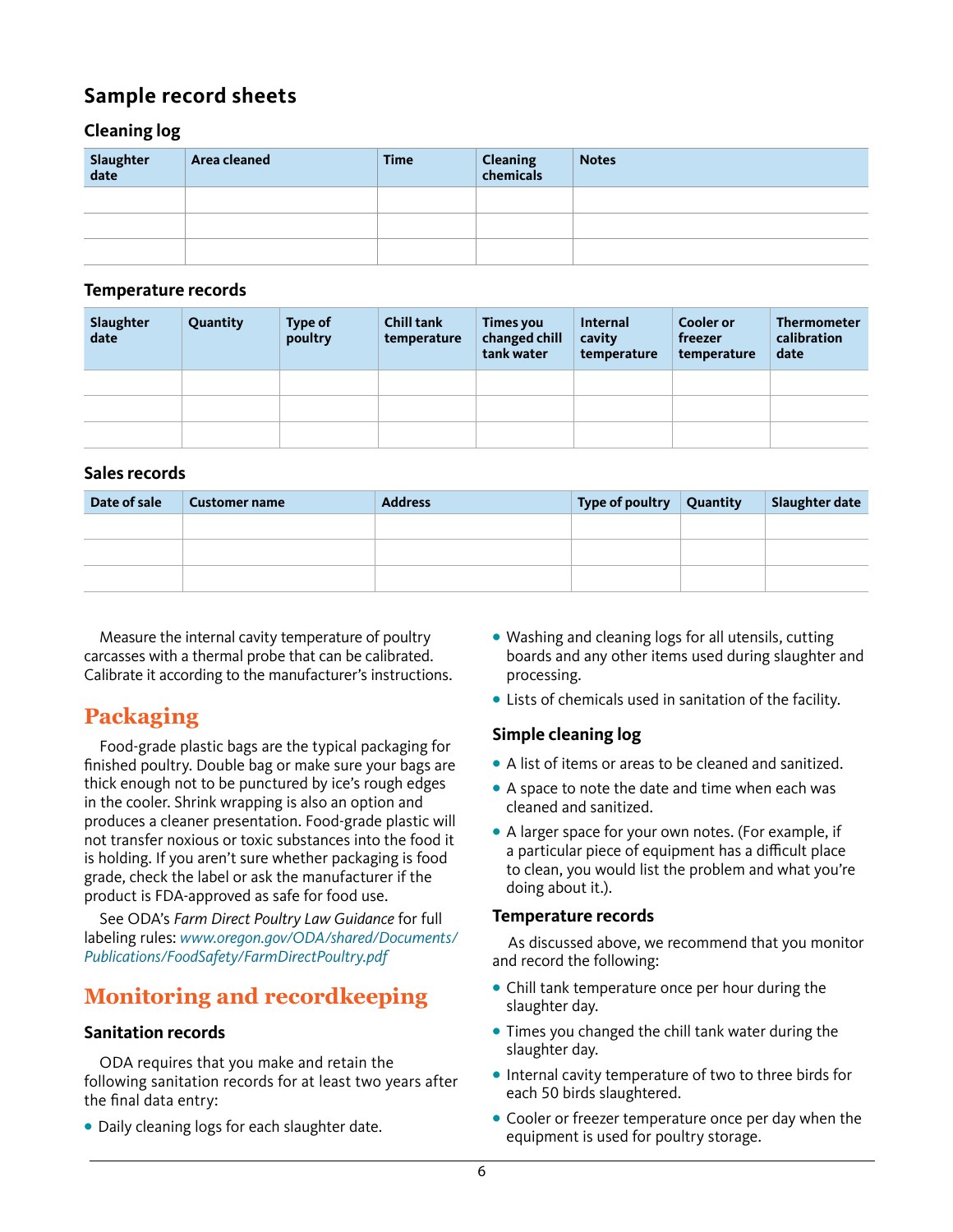**•** Date of thermometer or thermal probe calibration.

#### **Sales records**

Both ODA and USDA require that you keep the following records:

- **•** Evidence that you raised the poultry since the poultry was 2 weeks of age or younger.
- **•** The year-to-date cumulative total of each poultry species slaughtered (e.g., how many chickens, how many turkeys) and total quantity of poultry slaughtered.
- **•** Slaughter dates.
- **•** Sales information including:
	- **Purchaser's name and address.**
	- Species and quantity of poultry sold.
	- Date of the poultry's slaughter and the date of sale.
	- Address of the poultry business.

## **Wastewater and offal disposal**

You must have a proper disposal plan for waste water and offal: eviscera (guts), blood, heads/feet and feathers. You may compost up to 20 tons (40,000 pounds) of solid and liquid waste (blood, offal, feathers) on-farm without a permit from any agency. This does not include land application of processing wastes (such as by sprinkler, drain line or bucket). You must ensure that the composting process won't contaminate surface or ground water.

Applying any waste water directly to the surface of the land — by hose, bucket or any other means may require a permit from ODA's Natural Resources Division. Call NRD at 503-986-4700 for information and specific permit requirements.

Several resources provide technical guidance on composting (see Resources, at right). The Oregon Department of Environmental Quality State regulates composting activities.

- **•** DEQ fact sheets: www.oregon.gov/deq/mm/ swpermits/Pages/Composting.aspx
- **•** DEQ permit information: www.oregon.gov/deq/mm/ swpermits/Pages/Composting-Facilities.aspx

ODA's Agricultural Water Quality Management Program rules prohibit you from discharging any waste water even the waste water from processing as little as one chicken — into surface water or groundwater.

# **Zoning**

Oregon regulations on poultry processing do not exempt producers from zoning laws and rules. However, in 2013, the Oregon Legislature added the slaughtering, processing and selling of up to 1,000 poultry as an outright permitted nonfarm use, subject to specified

limits, in areas zoned for exclusive farm use (HB2393). It is still prudent to investigate potential limitations in your location before starting a poultry business.

## **Resources**

*Animal Welfare Approved Guidelines for Poultry Slaughter Facilities,* accessed at *agreenerworld.org/wp-content/ uploads/2018/05/AWA-Slaughter-Guidelines-for-Poultry-2017-v2.pdf*

Berlow, Ali. 2013. *The Mobile Poultry Slaughterhouse: Building a Humane Chicken-Processing Unit to Strengthen Your Local Food System*. Storey Publishing. *www.storey.com/books/the-mobile-poultryslaughterhouse/*

Bourassa, Dianna. Antimicrobial Use in Poultry Processing, *Food Safety Magazine.* Accessed at *www.foodsafetymagazine.com/magazine-archive1/ december-2017january-2018/antimicrobial-use-inpoultry-processing/*

- Brewer, L.J., N.D. Andrews, D.M. Sullivan and W. Gehr Andrews. *Agricultural Composting and Water Quality,*  EM 9053. Oregon State University Extension, *catalog. extension.oregonstate.edu/em9053*
- Cornell Cooperative Extension*. Natural Rendering: Composting Butcher Waste*. *cwmi.css.cornell.edu/ butcher1.pdf*
- Cornell University and the Northeast Beginning Farmers Project. *On-Farm Poultry Slaughter Guidelines*, *smallfarms.cornell.edu/resources/guides/ on-farm-poultry-slaughter-guidelines.*
- Doughterty, Mark, Ed. *Field Guide to On-Farm Composting.* 1999. NRAES-114. Northeast Regional Agricultural Engineering Service. Accessed at: *www.cornellstore.com/PALS-Field-Guide-to-On-Fram-Composting-NRAES-114*
- Fanatico, Anne. 2017*. Small-Scale Poultry Processing*. NCAT-ATTRA. *attra.ncat.org/attra-pub/summaries/ summary.php?pub=235*
- The Featherman Equipment Company instructional videos: *www.featherman.net/videodemos.html*
- Gulliver, Jeff and Darci. 2001*. On-Site Composting of Meat By-Products*. *[www.agenergyenterprises.com/](http://www.agenergyenterprises.com/feasibility/slaughter_waste_composting_04.pdf) [feasibility/slaughter\\_waste\\_composting\\_04.pdf](http://www.agenergyenterprises.com/feasibility/slaughter_waste_composting_04.pdf)*

Killinger, K.M., A. Kannan, A.I. Bary and C.G. Cogger. 2010. [Validation of a 2 Percent Lactic Acid](https://s3.wp.wsu.edu/uploads/sites/411/2019/02/Paper_Poultry_Rinse_Killinger.pdf)  [Antimicrobial Rinse for Mobile Poultry Slaughter](https://s3.wp.wsu.edu/uploads/sites/411/2019/02/Paper_Poultry_Rinse_Killinger.pdf)  [Operations](https://s3.wp.wsu.edu/uploads/sites/411/2019/02/Paper_Poultry_Rinse_Killinger.pdf). *Journal of Food Protection.* 73:2079-2083. *doi.org[/10.4315/0362-028x-73.11.2079](https://doi.org/10.4315/0362-028x-73.11.2079)*